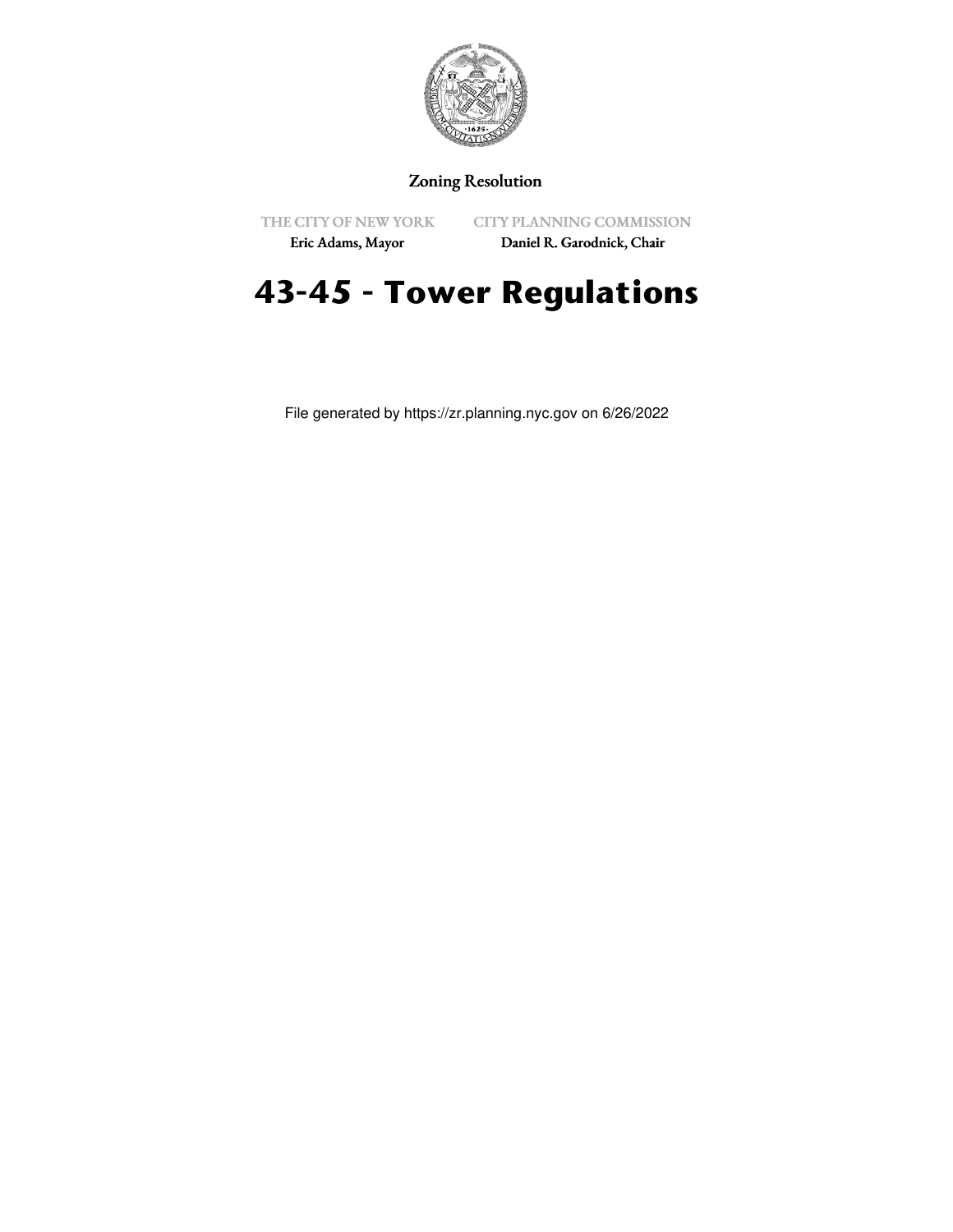# **43-45 - Tower Regulations**

LAST AMENDED 2/2/2011

#### M1-3 M1-4 M1-5 M1-6

In the districts indicated, any #building# or #buildings#, or portion thereof, which in the aggregate occupy not more than 40 percent of the #lot area# of a #zoning lot# or, for #zoning lots# of less than 20,000 square feet, the percent set forth in Section 43-451 (Towers on small lots), may penetrate an established #sky exposure plane#. (Such #building# or portion thereof is hereinafter referred to as a tower.) At any given level, such tower may occupy any portion of the #zoning lot# not located less than 15 feet from the #street line# of a #narrow street#, or less than 10 feet from the #street line# of a #wide street#, provided that the aggregate area so occupied within 50 feet of a #narrow street# shall not exceed 1,875 square feet and the aggregate area so occupied within 40 feet of a #wide street# shall not exceed 1,600 square feet.

If all of the #buildings# on a #zoning lot# containing such tower do not occupy at any level more than the maximum percent of the #lot area# set forth in this Section or Section 43-451 for towers, the tower may occupy any portion of the #zoning lot# located 20 feet or more from the #street line# of a #narrow street# or 15 feet or more from the #street line# of a #wide street#, provided that the aggregate area so occupied within 50 feet of a #narrow street# shall not exceed 2,250 square feet and the aggregate area so occupied within 40 feet of a #wide street# shall not exceed 2,000 square feet.

## **43-451 - Towers on small lots**

LAST AMENDED 12/15/1961

## M1-3 M1-4 M1-5 M1-6

In the districts indicated, a tower may occupy the percent of the #lot area# of a #zoning lot# set forth in the following table:

## LOT COVERAGE OF TOWERS ON SMALL ZONING LOTS

| Area of #Zoning Lot# | Maximum Percent of #Lot |
|----------------------|-------------------------|
| (in square feet)     | Coverage#               |
|                      |                         |
| 10,500 or less       | 50                      |
|                      |                         |
| 10,501 to 11,500     | 49                      |
|                      |                         |
| 11,501 to 12,500     | 48                      |